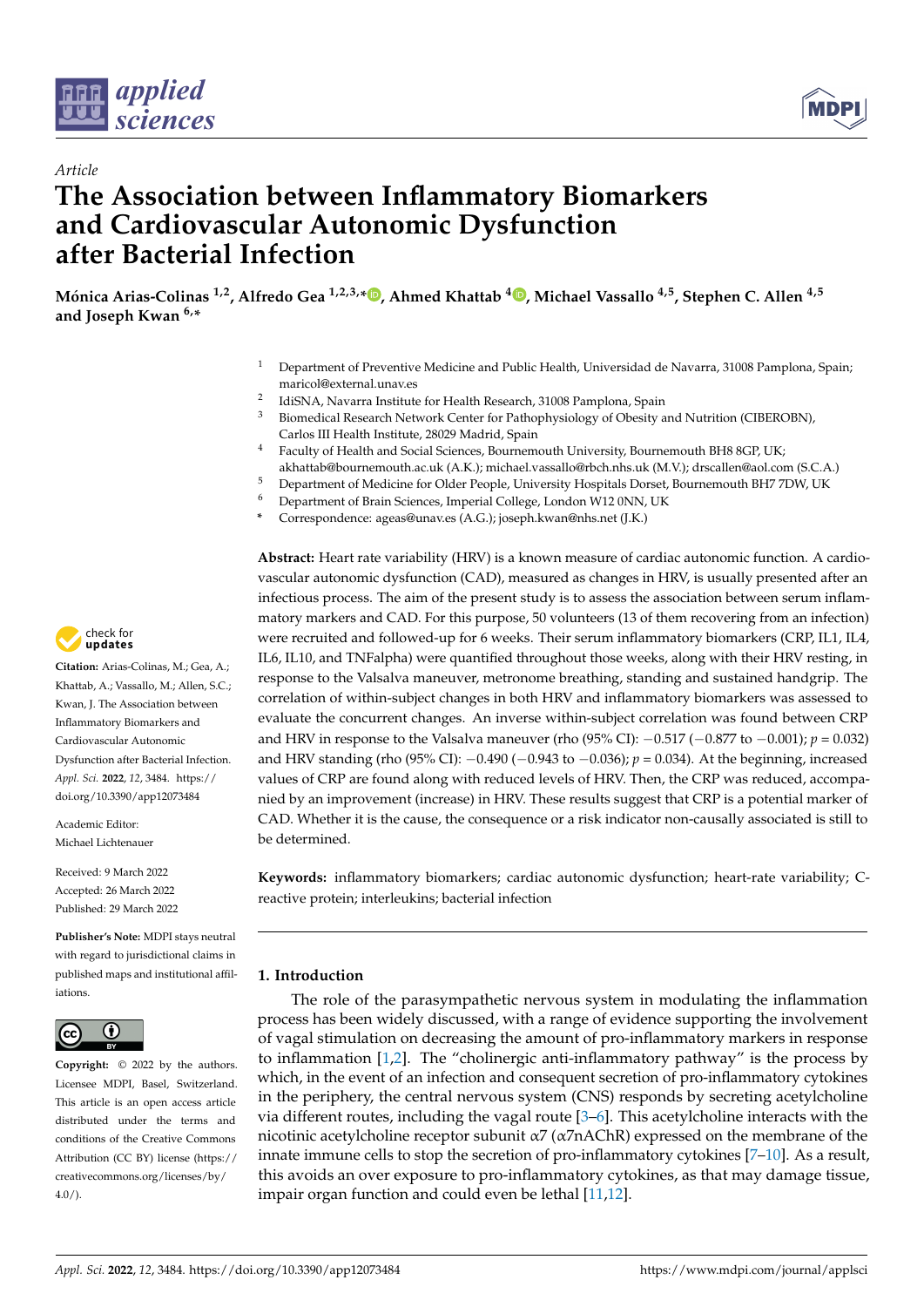The cholinergic anti-inflammatory pathway has been widely studied. In a study by Van Westerloo et al. [\[13\]](#page-9-8), a group of mice with induced peritoneal sepsis underwent unilateral vagotomy. These authors showed that there was an enhanced host response to infection as, by suppressing the effect of the vagus nerve on the cells of the innate system, there was no release of acetylcholine, which, in turn, did not inhibit the secretion of pro-inflammatory biomarkers. Schulte et al. [\[14\]](#page-9-9) performed a unilateral cervical vagotomy in lipopolysaccharide (LPS)-induced septic rats, and they found that their levels of pro-inflammatory markers were increased because of the vagotomy. Similarly, Li-Sha et al. [\[15\]](#page-9-10) concluded in their study that the vagotomy was associated with an inhibition of the cholinergic antiinflammatory pathway, and therefore an over-secretion of pro-inflammatory cytokines. In order to reach these conclusions, they performed a unilateral right cervical vagotomy in a group of mice  $(n = 40)$ , which had viral myocarditis, and they measured the levels of inflammatory biomarkers IL1, IL6 and TNFα. The results of this group were compared to a group of mice that were subjected to a sham surgery (*n* = 40) and showed that levels of measured cytokines were significantly higher in the vagotomy group compared to the sham group ( $p < 0.05$ ). All these studies demonstrate that vagus nerve inhibition enhances the inflammatory response to body injury by increasing the release of inflammatory biomarkers, which can potentially cause effects that are worse than the infection itself [\[16,](#page-9-11)[17\]](#page-9-12).

All these studies corroborate the involvement of the autonomic nervous system (ANS) on modulating the initial inflammatory response to infection by means of the cholinergic anti-inflammatory pathway. However, it is worth noting that most of the research found on this topic comes from experimental studies conducted on animal populations under controlled laboratory conditions (such as induced sepsis). This point was also noticed by Marsland et al. [\[18\]](#page-10-0) who agreed that, to their knowledge, there was no clinical study to explore the effect of vagal activity on the immune response to injury and/or pathogens. They therefore used a sample of 183 healthy adults, and they studied the relationship between HRV and the production of lipopolysaccharide-induced inflammatory cytokines and they found out that, as suggested by animal studies, autonomic vagal dysfunction in humans is correlated with an enhanced secretion of pro-inflammatory cytokines (IL1, IL6 and  $TNF\alpha$ ) without affecting the secretion of anti-inflammatory cytokines. The study conducted by Marsland et al. [\[18\]](#page-10-0) is pioneering in the human study of vagal activity and its association with the innate immune response. Furthermore, Williams et al. [\[19\]](#page-10-1) carried out a meta-analysis on HRV and inflammatory markers in humans from 1996 onwards (159 studies), and they found that most research suggested a negative correlation between HRV and inflammatory markers. The authors concluded there was a need to further understand the complex mechanisms related to why this association existed, and therefore recommended the need for further research. Moreover, a point that needs to be noted is that Williams et al. [\[19\]](#page-10-1) included in their meta-analysis any human study that assessed HRV and inflammatory biomarkers. However, a great number of the studies that were included in this meta-analysis focused on the relationship between HRV and inflammatory biomarkers, either in healthy subjects or in cardiovascular disease and depression. Only three studies [\[20–](#page-10-2)[22\]](#page-10-3) explored the association between HRV and a suite of inflammatory makers in sepsis (C-reactive protein, IL6 and IL10).

Papaioannou et al. [\[20\]](#page-10-2) carried out a study to explore whether CAD was associated with increased levels of CRP and IL6. They assessed, during 6 days, the HRV of 45 critically ill septic patients, while being sedated and intubated in an ICU, and they measured their IL6 and CRP levels. Papaioannou et al. [\[20\]](#page-10-2) agreed with what has previously been discussed, as they found that autonomic dysfunction as assessed by HRV was associated with a higher inflammatory response in septic patients. In addition to this, Taheishi et al. [\[21](#page-10-4)[,22\]](#page-10-3) conducted similar studies to Papaionnou et al. [\[20\]](#page-10-2), as they evaluated the association between the HRV of patients admitted to an ICU with sepsis and their levels of IL6. These authors concurred with the previous authors, as they concluded that an inverse correlation appeared to exist between the levels of IL6 and HRV. However, it needs to be highlighted that all the latter studies [\[20](#page-10-2)[–22\]](#page-10-3) used a sample of critically ill septic patients who had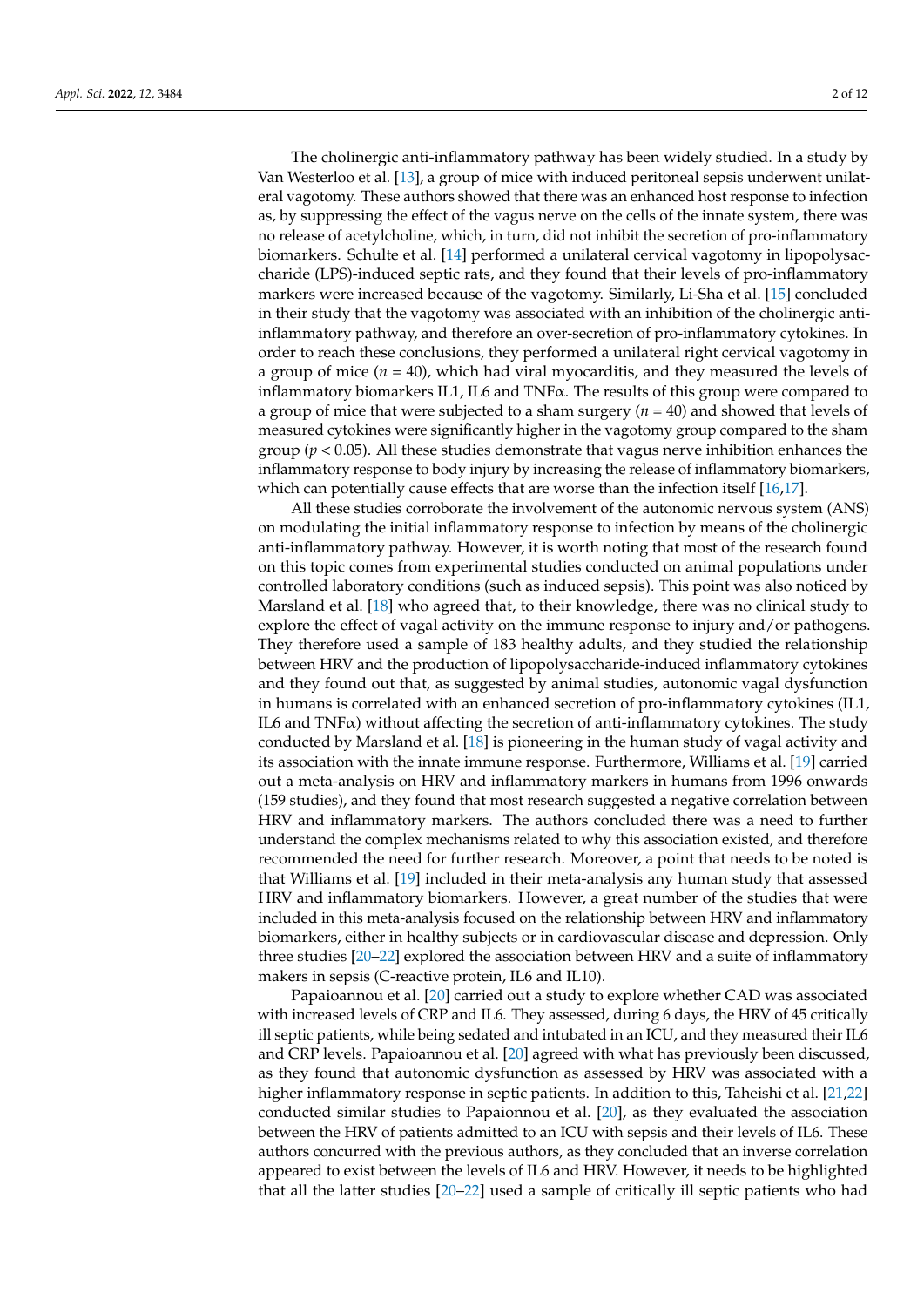been admitted to an ICU and, as Papaioannou et al. [\[20\]](#page-10-2) state, factors, such as sedation time, medications used and breathing patterns when on mechanical support, need to be considered as they can all affect the HRV values. Furthermore, as the patients in those studies were critically ill, the HRV was assessed while resting and no other stimuli could be applied to further evaluate the integrity of the ANS, as suggested by Ewing [\[23\]](#page-10-5). Lastly, it needs to be considered that, in these studies, patients were not followed-up for a long period of time, and therefore it can be argued that the recovery pattern of both the HRV and inflammatory markers was not able to be fully evaluated. It is for these reasons that further research is needed to explore the relationship between HRV and inflammatory markers in the context of an infection. The current study is therefore designed to provide further knowledge of the association between CAD and inflammatory biomarkers in a sample of individuals with community-acquired bacterial infections, which did not required ICU admission and that were hemodynamically stable to undertake the HRV assessment as developed by Ewing [\[23\]](#page-10-5).

Cardiovascular autonomic dysfunction is the alteration of the normal ANS function that has an adverse effect on an individual's health [\[24\]](#page-10-6). The heart rate variability (HRV), which is the measurement of the temporal variability in between heart beats in relation to the mean HR [\[25–](#page-10-7)[27\]](#page-10-8), appears to be one of the best markers to assess cardiac autonomic function [\[28](#page-10-9)[–30\]](#page-10-10). Cardiovascular autonomic dysfunction is associated with infectious processes [\[31](#page-10-11)[,32\]](#page-10-12). Furthermore, de Castilho et al. [\[33\]](#page-10-13), Pandey et al. [\[34\]](#page-10-14) and Tang et al. [\[35\]](#page-10-15) concluded that abnormalities in autonomic cardiovascular reflexes as measured by the heart rate variability (HRV) are associated with a higher risk of death.

In this observational longitudinal study of patients with an acute bacterial infection and healthy-control participants, the serum inflammatory biomarker concentrations are measured (CRP, IL1, IL4, IL6, IL10 and  $TNF\alpha$ ), and the cardiovascular autonomic function assessed. It is hypothesized that, during the recovery period from an acute bacterial infection, some inflammatory markers may be a useful biomarker to promptly identify cardiovascular autonomic dysfunction.

### **2. Materials and Methods**

An exploratory longitudinal observational study was conducted to explore the relationship between cardiovascular autonomic dysfunction and systemic inflammation induced by bacterial infection. The study was conducted at the Royal Bournemouth Hospital (University Hospitals Dorset, Bournemouth) in the UK and it was approved by the Local Research Ethics Committee (Ref 08/H0201/23). Each patient received verbal information about the study, a patient information sheet and a consent form. Patients were assured that their participation was anonymous and would not interfere with their medical treatment, and that they could withdraw from the study at any time. The study was conducted according to the principles stated in the Declaration of Helsinki.

#### *2.1. Inclusion and Exclusion Criteria*

The general inclusion criteria were: (a) any person who was over 18 years old and was able to freely agree to participate; (b) participants needed to be clinically stable by the time the first cardiovascular autonomic assessment was conducted (week 1 from hospital admission); and (c) participants needed to be able to satisfactorily perform the autonomic function tests.

The exclusion criteria were: (a) patients with significant communication difficulties (e.g., severe aphasia); (b) patients with severe cognitive impairment (mini-mental state examination (MMSE) 24 or less); (c) patients who were unable to stand or hold their breath to perform the Valsalva maneuver; (d) patients who had a past history of, or active, vascular or cardiovascular problems, such as myocardial infarction, coronary artery disease, heart failure and stroke, as the HRV of these patients could already be compromised; (e) patients with Parkinson's disease; (f) diabetic individuals;  $(g)$  patients with a known autonomic dysfunction or orthostatic hypotension; (h) patients with depression; and (i) patients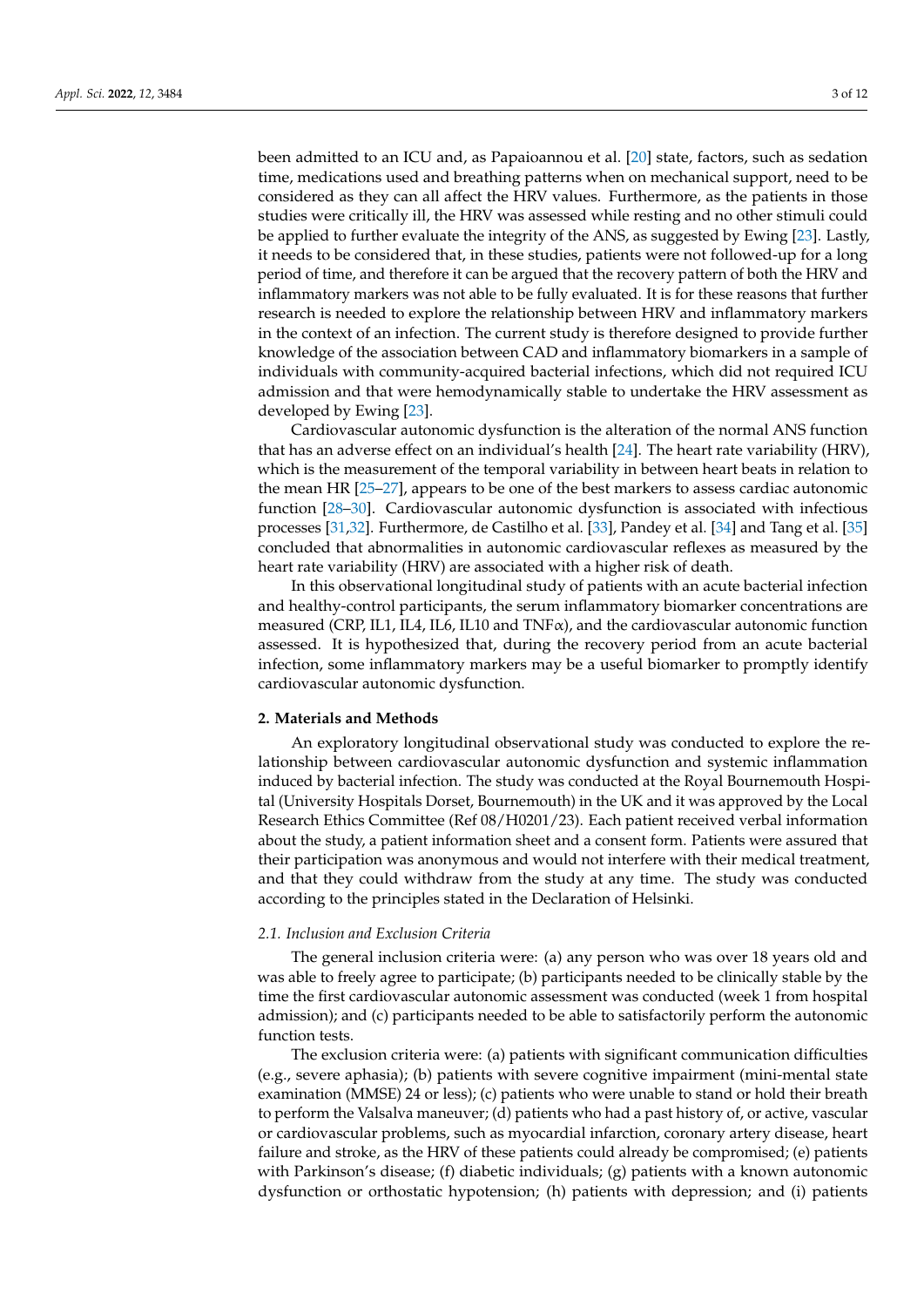who were on drugs known to affect the autonomic function, such as beta blockers and antidepressants.

#### *2.2. Subjects and Groups*

The participants who met the inclusion criteria and agreed to participate were included in one of the two different groups:

Infection group: 13 patients who were admitted with a diagnosis of an active and symptomatic bacterial infection were recruited. Patients in this group were included regardless of when the infection had started, as long as the patient was symptomatic and required inpatient treatment. Those patients whose infections were hospital-acquired were excluded because this group of patients was more likely to be particularly ill or immunosuppressed, which could therefore introduce bias into the autonomic assessment results. Patients who were seriously ill or were deemed unlikely to recover sufficiently to take part in the study within the subsequent 6 weeks were not approached. At the time of their first autonomic function tests (1 week after agreeing to participate), participants were clinically stable: adequately hydrated with an improving biochemical profile, apyrexial (Ta  $<$  37.8 °C), systolic blood pressure > 90 mmHg, heart rate  $\leq$  100 beats/minute, respiratory rate  $\leq$  20 respirations/minute and pulse oximetry  $\geq$  90%, treatment started and well enough to participate in the assessment protocol [\[36–](#page-10-16)[39\]](#page-10-17).

Healthy control group: 37 subjects were included in this group. Individuals in this group had not had a bacterial infection requiring treatment for the previous 6 months. Participants in this group were selected with age and sex as similar as possible to the infection group.

Sample size was calculated a priori for a different objective than the one presented in this manuscript, to ensure 90% power for the comparison of CRP between groups for an expected difference of at least 60 mg/dL.

#### *2.3. Assessment of the Heart Rate Variability (HRV)*

The baseline autonomic function assessment was performed 1 week from hospital admission (week 1), and thereafter at the follow-up visits (week 2 and week 6) (in the healthy group, the baseline autonomic assessment was conducted in week 1 and then 6 weeks later). Autonomic function tests were based on the widely used Ewing method [\[23\]](#page-10-5). This method was validated by the American Diabetes Association and American Academy of Neurology in 1988. The latter Association launched a consensus statement in 1988 that declared that the Ewing method "had been validated and had been shown to be reliable and reproducible to correlate with each other and with tests of peripheral somatic nerve function". They therefore recommended its use both for clinical and research purposes [\[40\]](#page-10-18). The acquisition system used a multi-channel biosensor manufactured by Procomp Infinity, with an ECG, photoplethysmography (PPG) and chest wall movement sensor. Recording was at a very fast sampling rate of 2048 Hz.

Participants were asked to have a light breakfast and refrain from smoking or drinking coffee and alcohol for at least 2 h before performing the test. Furthermore, all participants were asked to adopt a 30-to-45 degrees tilt position. All participants' appointments were made during the morning or early hours of the afternoon. In addition to this, participants were all assessed in a quiet room with a comfortable temperature (approximately 23  $°C$ ). Participants were asked to rest for 10 min before commencing the tests in an attempt to obtain the baseline conditions for HR and BP.

The following sequence of tests was used to assess the cardiac autonomic reflexes:

- 1. HRV in response to the Valsalva maneuver (40 mmHg maintained for 10 s).
- 2. HRV in response to metronome breathing (at 6 breaths per minute for 2 min).
- 3. HRV in response to standing up.
- 4. HRV in response to sustained handgrip (30% of maximum strength for 3 min).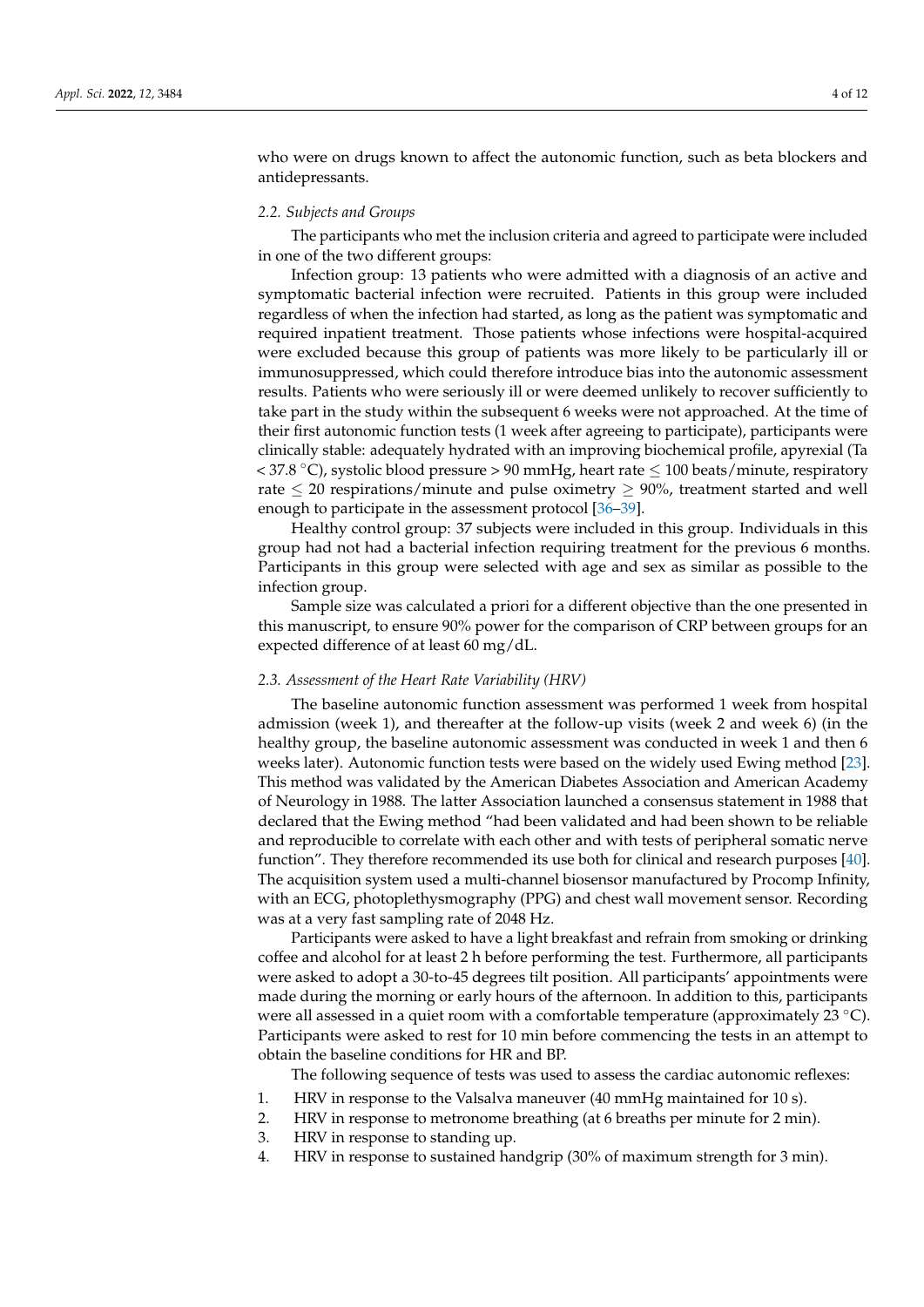#### *2.4. Measurement of Serum Inflammatory Markers*

Serum concentrations of C-reactive protein, IL1, IL4, IL6, IL10 and TNFα were measured in participants in the infection group in weeks 1, 2 and 6. Participants in the healthy group had the levels of the inflammatory biomarkers measured in weeks 1 and 6. Cytokines were measured by using commercialized and standardized kits, which used the traditional enzyme-linked immunosorbent assay (ELISA).

#### *2.5. Data Analysis*

Baseline characteristics of participants were described using the mean and standard deviation for quantitative variables and absolute frequency and percentages for qualitative variables. Associations between the continuous variables of cardiovascular autonomic function and inflammatory biomarkers at baseline (in both groups and only in the infection group) were estimated using the Spearman's Rho Correlation Coefficient. Furthermore, to study the correlation between HRV and blood cytokines, repeated measures correlation were performed. The within-subject correlation coefficients are presented to account for the correlation between the changes in both assessed variables. Analyses were performed using STATA/SE version 16.1 (StataCorp, College Station, TX, USA), two-sided *p*-values were used and the statistical significance threshold was set a priori at 0.05.

#### **3. Results**

## *3.1. Study Population*

A total of 50 participants who met the inclusion criteria was enrolled in this study. There were 37 and 13 participants in the healthy group and infection group, respectively (see Table [1\)](#page-4-0).

| Characteristic <sup>1</sup>                              | <b>Healthy Control Group</b>         | <b>Infection Group</b> |  |
|----------------------------------------------------------|--------------------------------------|------------------------|--|
| N                                                        | 37                                   | 13                     |  |
| Age (years; mean (range))                                | $52.4(33 - 76)$                      | $47.9(24-69)$          |  |
| Sex (% females)                                          | $67.6\%$                             | $46.2\%$               |  |
| Smokers $(\% )$                                          | $16.2\%$                             | 38.5%                  |  |
| Alcohol intake >14<br>units/week $\frac{\frac{9}{6}}{2}$ | $5.4\%$                              | $7.7\%$                |  |
| Independent with ADLs $(\%)$                             | $100\%$                              | $100\%$                |  |
| White blood cells $\times 10^9$ /L                       | $-2$                                 | 15.4(5.9)              |  |
| CRP(mg/L)                                                | $-2$                                 | 145 (107)              |  |
| Oxygen sat $(\%)$                                        | $-2$                                 | 96(3)                  |  |
| Pyrexia $(\%)$                                           | $\overline{\phantom{0}}^2$<br>$\sim$ | 61.5%                  |  |

<span id="page-4-0"></span>**Table 1.** Baseline characteristics according to the study group.

 $^1$  Data are the means and standard deviations, unless otherwise stated.  $^2$  These data were not collected in the healthy control group.

Most participants in the infection group were admitted to the hospital with pneumonia (38.5%). One individual suffered from a urinary tract infection and another one with cellulitis. In addition to this, 46.15% presented with different types of infection, including lower respiratory tract infection, infective exacerbation of COPD, infective exacerbation of asthma and pyelonephritis. All of them were discharged from the hospital before week 6 of the follow-up.

### *3.2. Cardiovascular Autonomic Function*

The great majority of individuals in the healthy group presented with a normal cardiovascular autonomic function both in weeks 1 and 6. On the other hand, the results of the cardiovascular autonomic function assessment in the infection group showed that 40% of individuals had an abnormal cardiovascular autonomic function in the first visit. Among the participants with available information in week 6, 33.3% had an abnormal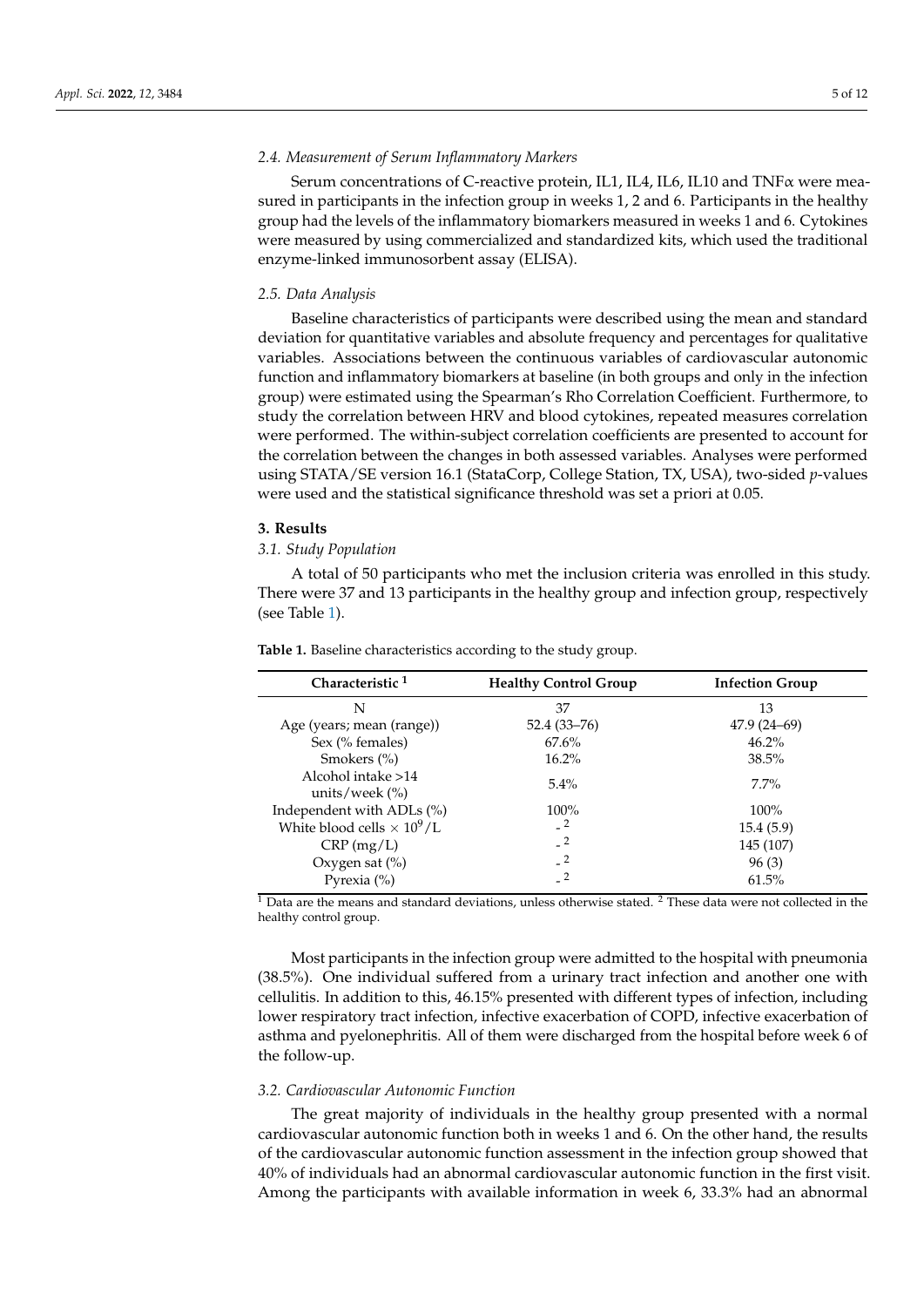<span id="page-5-0"></span>function, although they were already at home. In Figure 1 (and Figure S1), the evolution function, although they were already at home. In Figure 1 [\(a](#page-5-0)nd Figure S1), the evolution of HRV throughout the study time is presented for both groups. The data have been standardized in relation to baseline measurements to enhance comparability. As it can be seen in the figure, improvements in HRV can be observed in the infection group, but not for all indicators. Crude summaries of HRV over time for each group can be found in supplemental Table S1. Disbalances between groups may, to some extent, explain the differences between the infection and control groups. between the infection and control groups.



**Figure 1.** Progression of the heart rate variability parameters throughout the weeks in both the weeks in both the conclusion of the heart **Figure 1.** Progression of the heart-rate variability parameters throughout the weeks in both the (**c**) HRV Valsalva maneuver; (**d**) HRV standing; and (**e**) HRV sustained handgrip. control (dotted gray line) and infection (solid black line) groups: (**a**) HRV resting; (**b**) HRV breathing; (**c**) HRV Valsalva maneuver; (**d**) HRV standing; and (**e**) HRV sustained handgrip.

## *3.3. Inflammatory Markers 3.3. Inflammatory Markers*

 $T$  inflammations profile was variable was variable was variable was variable was variable  $T$ The inflammatory markers profile was vastly abnormal in the infection group in week 0, and those values seemed to improve throughout the weeks. Expectedly so, the inflammatory markers profile was in the majority normal in the healthy control group. In Figure [2,](#page-6-0) the progression of the inflammatory markers' levels throughout the weeks is presented both for the infection and control groups. The data have been standardized in relation to the baseline measurements to enhance comparability. As it can be seen in the figure, the inflammatory markers improve from week  $1$  to week  $6$  in the infection group, except for the IL4 and IL10.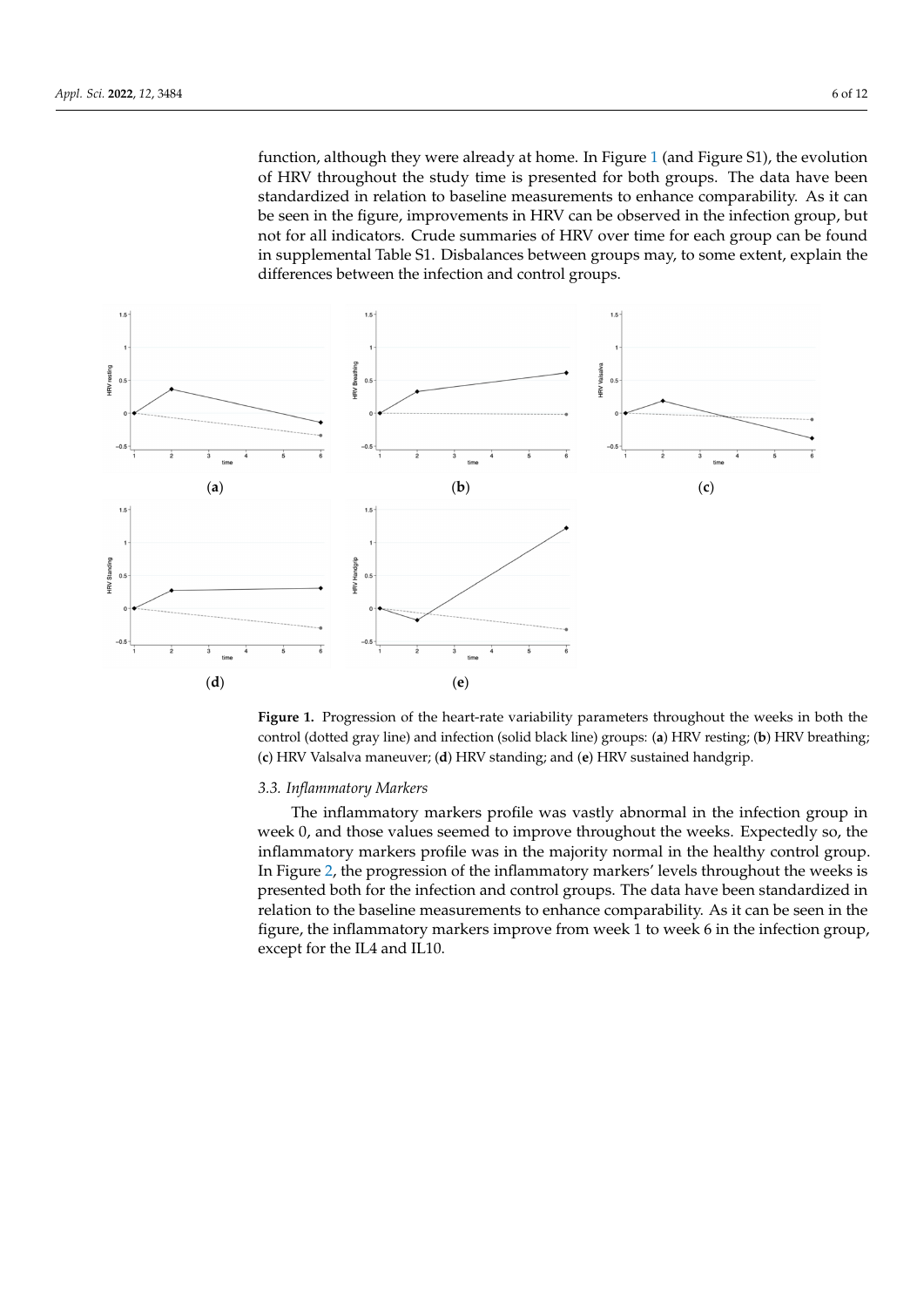<span id="page-6-0"></span>

**Figure 2.** Progression of the inflammatory markers' levels throughout the weeks in both the control (**d**) IL6; (**e**) IL10; and (**f**) TNFα. (dotted gray line) and infection (solid black line) groups: (**a**) C-reactive protein; (**b**) IL1; (**c**) IL4; (**d**) IL6; (**e**) IL10; and (**f**) TNFα.

## *3.4. Cardiovascular Autonomic Dysfunction and Inflammatory Markers 3.4. Cardiovascular Autonomic Dysfunction and Inflammatory Markers*

 $T = T \cdot T$  is an analyzed at inflamentary markers and HRV was and HRV was and HRV was and HRV was analyzed at weeks The correlation between the inflammatory markers and HRV was analyzed at weeks 1 and 6, and the results show that the inflammatory biomarkers generally show an inverse association with the HRV parameters in both weeks 1 and 6 in the infection group. There was a very strong inverse association between the CRP and HRV in response to the Valsalva<br>. maneuver (rho =  $-0.826$ ), which was statistically significant ( $p = 0.011$ ). Furthermore, the IL6 and the resting HRV showed a moderate inverse association (rho = −0.661), which was also statistically significant ( $p$  = 0.038). These inverse associations were mirrored in week 6 in the infection group, but, as it can be seen in Table S2, those negative associations were generally weaker than it was appreciated in week 6. However, it is worth noting that IL6 still presented strong inverse associations with the resting HRV and the HRV in response to standing up (rho = −0.757 and rho= −0.766, respectively), which were statistically significant ( $p = 0.018$  and  $p = 0.016$ ) (see Table [2\)](#page-6-1).

<span id="page-6-1"></span>Table 2. Spearman's correlation coefficients and *p*-values for the week 1 association between heart-rate **budge 1 CHRV in CHRV in Brandflammatory markers** <sup>1</sup>.

| Group           |             | <b>Resting HRV</b>  | HRV in<br><b>Breathing</b> | <b>HRV</b> Valsalva | <b>HRV Handgrip</b> | <b>HRV Standing</b> |
|-----------------|-------------|---------------------|----------------------------|---------------------|---------------------|---------------------|
| Total sample    | <b>CRP</b>  | $-0.153; p = 0.309$ | $-0.168; p = 0.269$        | $-0.303; p = 0.046$ | $-0.096; p = 0.539$ | $-0.252; p = 0.099$ |
|                 | $IL1\beta$  | $-0.050; p = 0.736$ | $0.065; p = 0.667$         | $0.124; p = 0.418$  | $-0.063; p = 0.684$ | $-0.032; p = 0.835$ |
|                 | IL4         | $0.100; p = 0.504$  | $0.170; p = 0.260$         | $0.083; p = 0.586$  | $0.087; p = 0.574$  | $0.444; p = 0.002$  |
|                 | IL6         | $-0.226; p = 0.127$ | $-0.132; p = 0.383$        | $-0.003; p = 0.985$ | $-0.299; p = 0.049$ | $0.129; p = 0.400$  |
|                 | IL10        | $-0.025; p = 0.869$ | $0.195; p = 0.194$         | $0.102; p = 0.505$  | $0.182; p = 0.236$  | $0.192; p = 0.207$  |
|                 | $TNF\alpha$ | $0.028; p = 0.853$  | $-0.256; p = 0.086$        | $0.308; p = 0.040$  | $-0.047; p = 0.763$ | $-0.225; p = 0.137$ |
| Infection group | <b>CRP</b>  | $-0.317; p = 0.406$ | $-0.224; p = 0.533$        | $-0.826; p = 0.011$ | $0.000; p = 1.000$  | $-0.417; p = 0.265$ |
|                 | $IL1\beta$  | $-0.058; p = 0.873$ | $0.378; p = 0.252$         | $-0.138; p = 0.724$ | $-0.407; p = 0.243$ | $0.174; p = 0.631$  |
|                 | IL4         | $0.394; p = 0.259$  | $-0.019; p = 0.956$        | $-0.257; p = 0.505$ | $0.039; p = 0.915$  | $0.575; p = 0.082$  |
|                 | IL6         | $-0.661; p = 0.038$ | $-0.464; p = 0.151$        | $-0.510; p = 0.160$ | $-0.322; p = 0.364$ | $-0.115; p = 0.751$ |
|                 | IL10        | $0.355; p = 0.314$  | $0.089; p = 0.794$         | $0.312; p = 0.414$  | $0.236; p = 0.511$  | $-0.082; p = 0.822$ |
|                 | $TNF\alpha$ | $-0.333; p = 0.347$ | $-0.309; p = 0.355$        | $0.318; p = 0.404$  | $-0.103; p = 0.776$ | $-0.406; p = 0.244$ |

<sup>1</sup> Data presented are the Spearman's rho and *p*-value.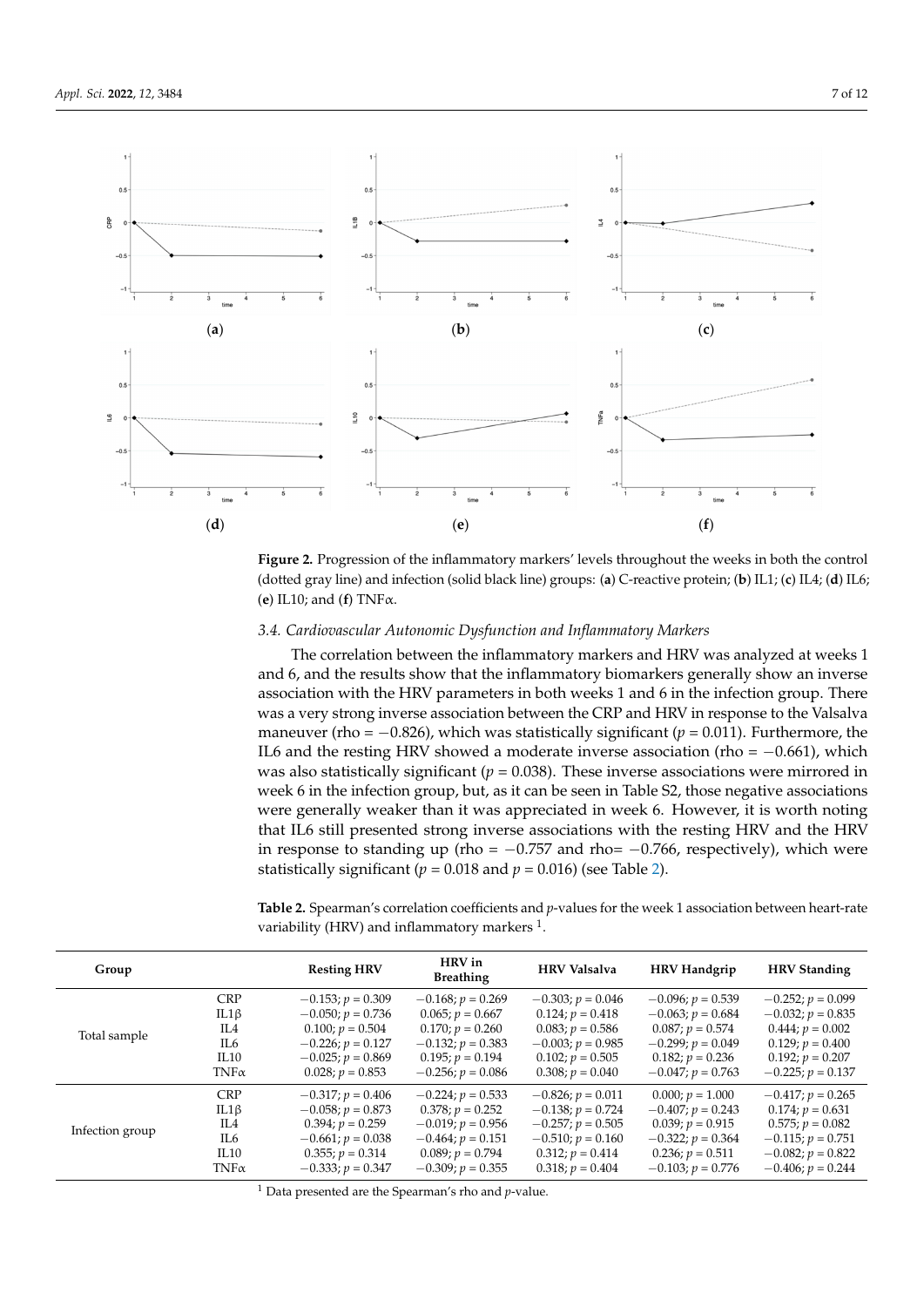The correlation of the within-subject changes was assessed to evaluate the concurrent changes. When both groups were analyzed, an inverse within-subject correlation was found between CRP and HRV in response to the Valsalva maneuver (rho (95% CI): −0.258 (−0.508 to −0.008); *p* = 0.040) and HRV standing (rho (95% CI): −0.325 (−0.549 to −0.089); *p* = 0.007) (Table [3\)](#page-7-0). In addition to this, a positive within-subject correlation was found between IL4 and HRV standing (rho (95% CI): 0.304 (0.027 to 0.580);  $p = 0.032$ ). When the results from the infection group were explored, the results showed an inverse within-subject correlation between the CRP and the HRV in response to the Valsalva maneuver (rho (95% CI): −0.517 (−0.877 to −0.001); *p* = 0.032) and HRV standing (rho (95% CI): −0.490 (−0.943 to −0.036); *p* = 0.034). Moreover, IL6 appeared to show a tendency towards an inverse within-subject correlation with the HRV standing (rho (95% CI): −0.448 (−0.812 to −0.141); *p* = 0.071) and the HRV in response to metronome breathing (rho  $(95\%$  CI):  $-0.406$  ( $-0.978$  to  $-0.266$ ); *p* = 0.226) (Table [3\)](#page-7-0).

<span id="page-7-0"></span>**Table 3.** Spearman's correlation coefficients and *p*-values for the week 1 within-subject association between the heart-rate variability (HRV) and inflammatory markers  $^1$ .

| Group                   |                                                                | <b>Resting HRV</b>                                                                                                                   | HRV in<br><b>Breathing</b>                                                                                                           | <b>HRV</b> Valsalva                                                                                                                  | <b>HRV Handgrip</b>                                                                                                                  | <b>HRV</b> Standing                                                                                                                 |
|-------------------------|----------------------------------------------------------------|--------------------------------------------------------------------------------------------------------------------------------------|--------------------------------------------------------------------------------------------------------------------------------------|--------------------------------------------------------------------------------------------------------------------------------------|--------------------------------------------------------------------------------------------------------------------------------------|-------------------------------------------------------------------------------------------------------------------------------------|
| Total sample            | <b>CRP</b><br>$IL1\beta$<br>IL4<br>IL6<br>IL10<br>$TNF\alpha$  | $-0.160; p = 0.196$<br>$-0.110; p = 0.472$<br>$0.109; p = 0.490$<br>$-0.261; p = 0.043$<br>$-0.193; p = 0.227$<br>$0.039; p = 0.766$ | $-0.027; p = 0.853$<br>$0.020; p = 0.877$<br>$0.258; p = 0.126$<br>$-0.106; p = 0.426$<br>$-0.025; p = 0.886$<br>$-0.158; p = 0.296$ | $-0.258; p = 0.040$<br>$0.258; p = 0.051$<br>$0.211; p = 0.112$<br>$-0.060; p = 0.650$<br>$-0.006; p = 0.963$<br>$-0.110; p = 0.432$ | $-0.006; p = 0.967$<br>$-0.092; p = 0.533$<br>$-0.099; p = 0.437$<br>$-0.193; p = 0.134$<br>$0.003; p = 0.983$<br>$0.124; p = 0.423$ | $-0.325; p = 0.007$<br>$0.079; p = 0.546$<br>$0.304; p = 0.032$<br>$-0.148; p = 0.302$<br>$0.143; p = 0.320$<br>$-0.245; p = 0.103$ |
| Only infection<br>group | <b>CRP</b><br>$IL1\beta$<br>IL4<br>IL6<br>IL 10<br>$TNF\alpha$ | $-0.427; p = 0.123$<br>$0.218; p = 0.175$<br>$0.261; p = 0.431$<br>$-0.315; p = 0.330$<br>$-0.268; p = 0.415$<br>$-0.336; p = 0.334$ | $-0.357; p = 0.235$<br>$0.218; p = 0.159$<br>$0.220; p = 0.509$<br>$-0.406; p = 0.226$<br>$0.094; p = 0.779$<br>$-0.189; p = 0.558$  | $-0.517; p = 0.032$<br>$0.306; p = 0.044$<br>$0.306; p = 0.368$<br>$-0.273; p = 0.380$<br>$0.022; p = 0.949$<br>$-0.308; p = 0.333$  | $-0.105; p = 0.704$<br>$0.044; p = 0.808$<br>$-0.410; p = 0.151$<br>$-0.042; p = 0.909$<br>$-0.076; p = 0.830$<br>$0.242; p = 0.446$ | $-0.490; p = 0.034$<br>$0.306; p = 0.052$<br>$0.328; p = 0.259$<br>$-0.448; p = 0.071$<br>$0.087; p = 0.786$<br>$-0.287; p = 0.340$ |

<sup>1</sup> Data presented are the within-subject Spearman's rho and *p*-value.

#### **4. Discussion**

The data of this study revealed that the levels of a number of inflammatory markers (CRP, IL6) are inversely associated with the HRV for most of the parameters in weeks 1 and 6 in the infection group. This would mean that the lower the HRV at those points (and therefore more abnormal), the higher the level of those inflammatory markers. In addition to this, the results show that this inverse association existed throughout the weeks, so that, as individuals were recovering from the infection, the cardiovascular autonomic function was also recovering (HRV was increasing), and therefore the inflammatory markers decreased. This is particularly relevant for the CRP and the IL6, which showed the strongest negative associations both in weeks 1 and 6 and throughout the weeks.

CRP is an acute phase protein that is mainly produced in the liver in response to the elevation of pro-inflammatory cytokines, such as IL6 [\[41,](#page-10-19)[42\]](#page-10-20). CRP rises 4 to 6 h from infection onset and is known to increase exponentially in the acute stage of infection in response to the higher levels of IL6 [\[43](#page-10-21)[–45\]](#page-11-0), reaching a maximum peak level 36–50 h after the inflammatory stimulus onset [\[46\]](#page-11-1). Furthermore, the levels of CRP rapidly decrease once the stimuli ends [\[46\]](#page-11-1). On the other hand, IL6 levels commence to rise just a few minutes from the infection onset [\[47\]](#page-11-2). Zhang et al. [\[48\]](#page-11-3) and Endeman et al. [\[49\]](#page-11-4) further state that IL6 in the acute stage of a bacterial infection is both needed and expected, as IL6 is one of the essential pro-inflammatory cytokines that initiates the early innate immune response to tissue damage as it attracts the macrophages and the monocytes, which work on clearing the invading pathogen. However, IL6 levels should decreased shortly after the infection starts (within the following 24 h) [\[46,](#page-11-1)[50\]](#page-11-5). Moreover, Sun et al. [\[51\]](#page-11-6) and McNicholas et al. [\[52\]](#page-11-7) state that IL6 levels should considerably decrease 2 days from the beginning of antibiotic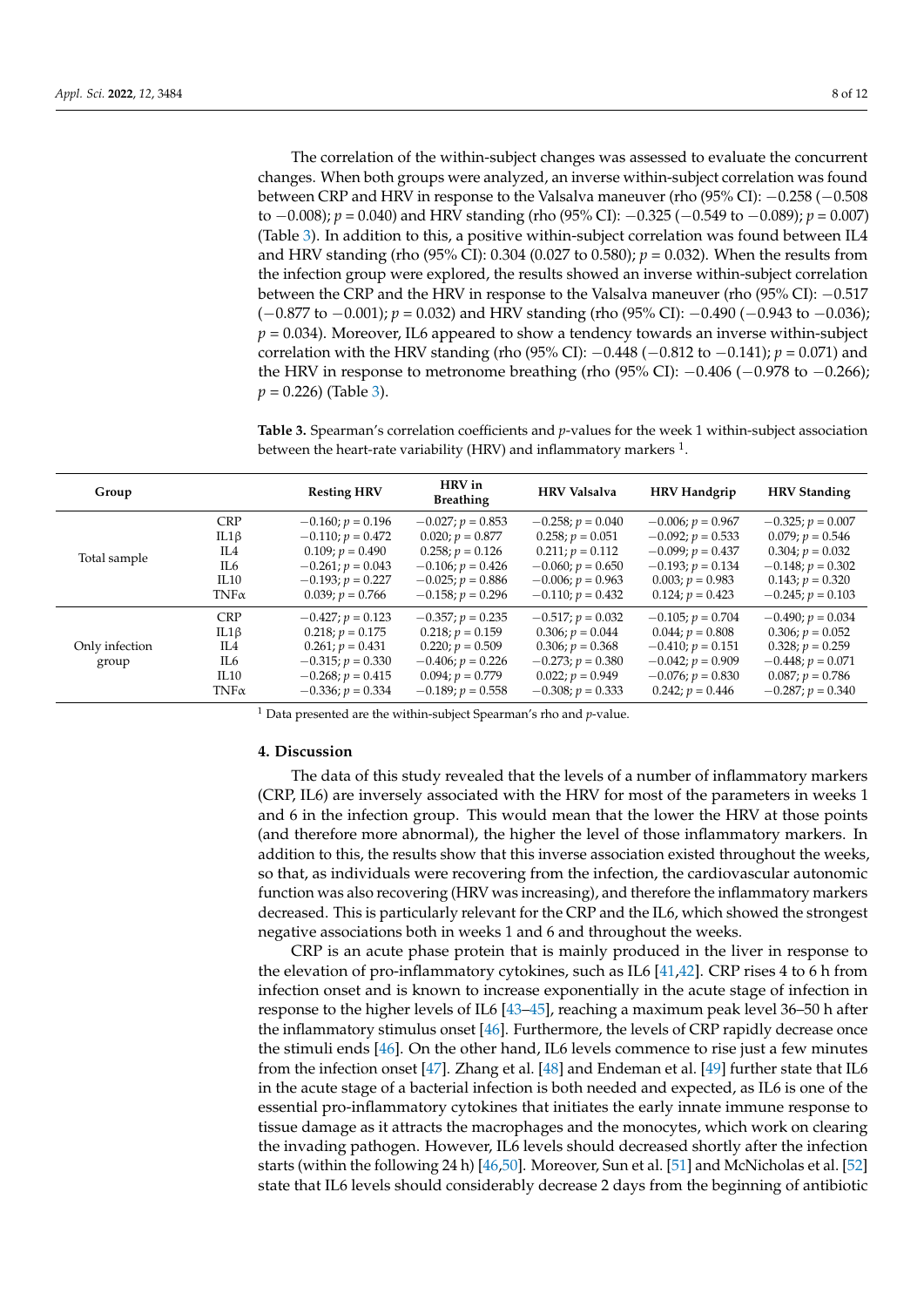therapy. In addition to this, a number of studies have shown that persistently higher levels of IL6 lead to worse clinical outcomes [\[53](#page-11-8)[,54\]](#page-11-9).

The kinetics of the IL6 profile post-bacterial infection cannot be clearly defined as other factors related to the inflammatory response and the host response to the antibiotics need to be considered. However, what seems to be clear is that the levels of IL6 should decrease by week 1, post-antibiotic therapy and most definitely 6 weeks later. In addition to this, and considering that IL6 is a potent CRP secretion inducer, the CRP is also known to decrease exponentially post-acute infection and once the stimuli for its secretion ends [\[46\]](#page-11-1).

It is interesting to note that, although the TNF $\alpha$  and IL-1 did not show statistically significant correlations with the HRV, the trend and direction of those correlations were generally negative when the parameters were evaluated for week 1 in the infection group. This would make sense as those biomarkers have also been observed to be elevated in the presence of autonomic dysfunction [\[4,](#page-9-13)[14\]](#page-9-9). On the other hand, this negative trend was not fully appreciated when the within-subject associations were evaluated for IL1 and HRV in the infection group.

Some limitations of the present work should be acknowledged. First, the sample size of the study is small and that may limit the power to detect some correlations as statically significant. However, some comparisons were sufficiently powered as some statistically significant results were obtained. Second, the infection group and the healthy control group are different in some baseline characteristics. However, this limitation would have only affected the results of the comparison between groups. The main result is based on within-person changes in inflammatory markers and HRV, and therefore not confounded by between-group disbalances. On the other hand, some strengths should also be noted. The repeated measurement of both HRV and inflammatory biomarkers allowed us to study the process of recovery from an acute bacterial infection.

The inverse association that was found between those inflammatory markers and HRV in the acute stage of a bacterial infection indicate that the cardiac autonomic dysfunction could potentially lead, as discussed in this piece of work, to an enhanced inflammatory response, as the cholinergic anti-inflammatory pathway would be dysfunctional. Therefore, these inflammatory markers could be utilized as biomarkers for the presence of cardiac autonomic dysfunction. This would help to promptly identify those patients that may require additional assessments and care in relation to the cardiac autonomic dysfunction.

#### **5. Conclusions**

HRV appears to be reduced in the recovery period of an acute bacterial infection, and reductions in HRV appeared to be inversely associated with on-going subclinical inflammation. The existence of cardiovascular autonomic dysfunction during the recovery period of an acute bacterial infection could increase the risk of suffering from cardiovascular problems, and the over exposure to pro-inflammatory cytokines could be more damaging than the infection process itself. This study suggests that CRP and IL6 need to be considered as potential biomarkers of cardiovascular autonomic dysfunction. Whether it is the cause, the consequence or a risk indicator non-casually associated is still to be determined.

**Supplementary Materials:** The following supporting information can be downloaded at: [https:](https://www.mdpi.com/article/10.3390/app12073484/s1) [//www.mdpi.com/article/10.3390/app12073484/s1,](https://www.mdpi.com/article/10.3390/app12073484/s1) Table S1: Crude summaries of heart-rate variability (HRV) for both the healthy control group and infection group throughout the weeks. Table S2: Spearman's correlation coefficients and *p*-values for the week 6 association between the heart-rate variability (HRV) and inflammatory markers. Figure S1: Progression of heart rate variability parameters throughout the weeks in both the control (dotted grey line) and the infection (solid black line) group: (a) HRV resting; (b) HRV breathing; (c) HRV Valsalva Manoeuvre; (d) HRV Standing, (e) HRV sustained handgrip. Figure S2: Progression of inflammatory markers 'levels throughout the weeks in both the control (dotted grey line) and the infection (solid black line) group: (a) C-reactive protein; (b) IL1; (c) IL4; (d) IL6, (e) IL10; (f) TNFα.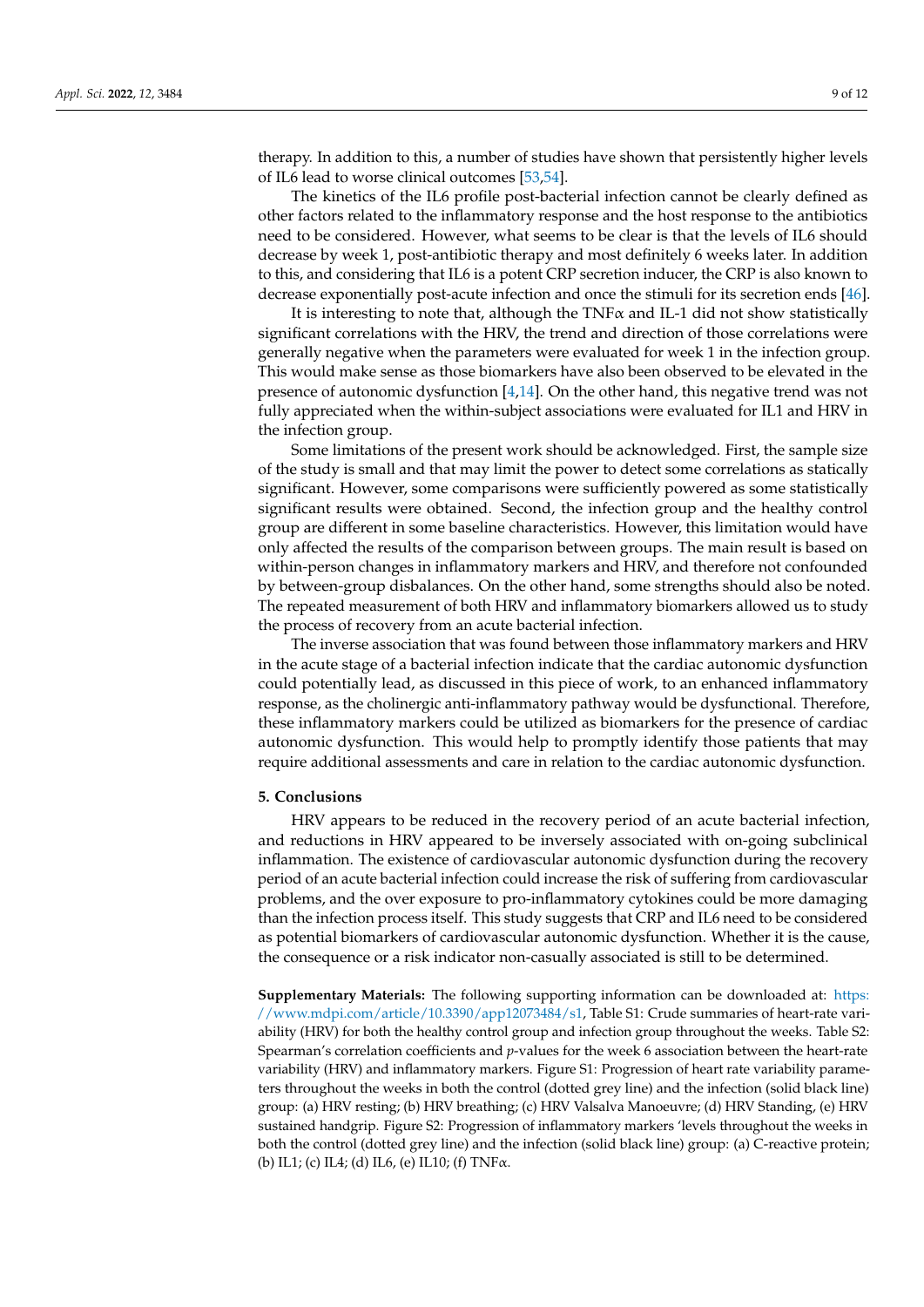**Author Contributions:** Conceptualization, M.A.-C., A.K., M.V., S.C.A. and J.K.; methodology, M.A.-C., A.K., M.V., S.C.A. and J.K.; formal analysis, M.A.-C., A.G., A.K., M.V., S.C.A. and J.K.; investigation, M.A.-C., A.K., M.V., S.C.A. and J.K.; resources, M.A.-C., A.K., M.V., S.C.A. and J.K.; data curation, M.A.-C., A.G., A.K., M.V., S.C.A. and J.K.; writing—original draft preparation, M.A.-C. and A.G.; writing—review and editing, M.A.-C., A.G., A.K., M.V., S.C.A. and J.K.; visualization, M.A.-C. and A.G.; supervision, A.G., A.K., M.V., S.C.A. and J.K.; project administration, A.K., M.V., S.C.A. and J.K.; funding acquisition, A.G., A.K., M.V., S.C.A. and J.K. All authors have read and agreed to the published version of the manuscript.

**Funding:** This research was funded by the Medicine for Older People Department, Royal Bournemouth Hospital (University Hospitals Dorset, Bournemouth). The APC was funded by the CIBEROBN, Instituto de Salud Carlos III.

**Institutional Review Board Statement:** The study was conducted in accordance with the Declaration of Helsinki, and approved by the Institutional Review Board (or Ethics Committee) of the Local Research Ethics Committee Royal Bournemouth Hospital (University Hospitals Dorset, Bournemouth) (Ref 08/H0201/23).

**Informed Consent Statement:** Informed consent was obtained from all the subjects involved in the study.

**Data Availability Statement:** The data presented in this study are available on request from the corresponding author. The data are not publicly available due to privacy.

**Conflicts of Interest:** The authors declare no conflict of interest.

#### **References**

- <span id="page-9-0"></span>1. Haensel, A.; Mills, P.J.; Nelesen, R.A.; Ziegler, M.G.; Dimsdale, J.E. The relationship between heart rate variability and inflammatory markers in cardiovascular diseases. *Psychoneuroendocrinology* **2008**, *33*, 1305–1312. [\[CrossRef\]](http://doi.org/10.1016/j.psyneuen.2008.08.007) [\[PubMed\]](http://www.ncbi.nlm.nih.gov/pubmed/18819754)
- <span id="page-9-1"></span>2. Lanza, G.A.; Barone, L.; Scalone, G.; Pitocco, D.; Sgueglia, G.A.; Mollo, R.; Nerla, R.; Zaccardi, F.; Ghirlanda, G.; Crea, F. Inflammation-related effects of adjuvant influenza A vaccination on platelet activation and cardiac autonomic function. *J. Intern. Med.* **2010**, *269*, 118–125. [\[CrossRef\]](http://doi.org/10.1111/j.1365-2796.2010.02285.x) [\[PubMed\]](http://www.ncbi.nlm.nih.gov/pubmed/20964738)
- <span id="page-9-2"></span>3. Tracey, K.J. Reflex control of immunity. *Nat. Rev. Immunol.* **2009**, *9*, 418–428. [\[CrossRef\]](http://doi.org/10.1038/nri2566) [\[PubMed\]](http://www.ncbi.nlm.nih.gov/pubmed/19461672)
- <span id="page-9-13"></span>4. Pavlov, V.A.; Tracey, K.J. Neural circuitry and immunity. *Immunol. Res.* **2015**, *63*, 38–57. [\[CrossRef\]](http://doi.org/10.1007/s12026-015-8718-1) [\[PubMed\]](http://www.ncbi.nlm.nih.gov/pubmed/26512000)
- 5. Wells, R.; Tonkin, A. Clinical approach to autonomic dysfunction. *Intern. Med. J.* **2016**, *46*, 1134–1139. [\[CrossRef\]](http://doi.org/10.1111/imj.13216)
- <span id="page-9-3"></span>6. Fairchild, K.D.; Srinivasan, V.; Moorman, J.R.; Gaykema, R.P.A.; Goehler, L.E. Pathogen-induced heart rate changes associated with cholinergic nervous system activation. *Am. J. Physiol.* **2011**, *300*, R330–R339. [\[CrossRef\]](http://doi.org/10.1152/ajpregu.00487.2010)
- <span id="page-9-4"></span>7. Bellinger, D.L.; Lorton, D. Autonomic regulation of cellular immune function. *Auton. Neurosci.* **2014**, *182*, 15–41. [\[CrossRef\]](http://doi.org/10.1016/j.autneu.2014.01.006)
- 8. Sternberg, E.M. Neural regulation of innate immunity: A coordinated nonspecific host response to pathogens. *Nat. Rev.* **2006**, *6*, 318–328. [\[CrossRef\]](http://doi.org/10.1038/nri1810)
- 9. Báez-Pagán, C.A.; Delgado-Velez, M.; Lasalde-Dominicci, J.A. Activation of the Macrophage α7 Nicotinic Acetylcholine Receptor and Control of Inflammation. *J. Neuroimmune Pharmacol.* **2015**, *10*, 468–476. [\[CrossRef\]](http://doi.org/10.1007/s11481-015-9601-5)
- <span id="page-9-5"></span>10. Pavlov, V.A.; Tracey, K.J. The vagus nerve and the inflammatory reflex—Linking immunity and metabolism. *Nat. Rev.* **2012**, *8*, 743–754. [\[CrossRef\]](http://doi.org/10.1038/nrendo.2012.189)
- <span id="page-9-6"></span>11. Huston, J.M.; Tracey, K.J. The pulse of inflammation: Heart rate variability, the cholinergic anti-inflammatory pathway and implications for therapy. *J. Intern. Med.* **2010**, *269*, 45–53. [\[CrossRef\]](http://doi.org/10.1111/j.1365-2796.2010.02321.x) [\[PubMed\]](http://www.ncbi.nlm.nih.gov/pubmed/21158977)
- <span id="page-9-7"></span>12. Cicchese, J.M.; Evans, S.; Hult, C.; Joslyn, L.R.; Wessler, T.; Millar, J.A.; Marino, S.; Cilfone, N.A.; Mattila, J.T.; Linderman, J.J.; et al. Dynamic balance of pro- and anti-inflammatory signals controls disease and limits pathology. *Immunol. Rev.* **2018**, *285*, 147–167. [\[CrossRef\]](http://doi.org/10.1111/imr.12671) [\[PubMed\]](http://www.ncbi.nlm.nih.gov/pubmed/30129209)
- <span id="page-9-8"></span>13. Van Westerloo, D.J.; Giebelen, I.A.J.; Florquin, S.; Daalhuisen, J.; Bruno, M.J.; De Vos, A.F.; Tracey, K.J.; Van Der Poll, T. The Cholinergic Anti-Inflammatory Pathway Regulates the Host Response during Septic Peritonitis. *J. Infect. Dis.* **2005**, *191*, 2138–2148. [\[CrossRef\]](http://doi.org/10.1086/430323) [\[PubMed\]](http://www.ncbi.nlm.nih.gov/pubmed/15898001)
- <span id="page-9-9"></span>14. Schulte, A.; Lichtenstern, C.; Henrich, M.; Weigand, M.A.; Uhle, F. Loss of vagal tone aggravates systemic inflammation and cardiac impairment in endotoxemic rats. *J. Surg. Res.* **2014**, *188*, 480–488. [\[CrossRef\]](http://doi.org/10.1016/j.jss.2014.01.022)
- <span id="page-9-10"></span>15. Ge, L.-S.; Chen, X.-X.; Wu, L.-P.; Zhou, D.-P.; Li, X.-W.; Lin, J.-F.; Li, Y.-C. Right Cervical Vagotomy Aggravates Viral Myocarditis in Mice Via the Cholinergic Anti-inflammatory Pathway. *Front. Pharmacol.* **2017**, *8*, 25. [\[CrossRef\]](http://doi.org/10.3389/fphar.2017.00025)
- <span id="page-9-11"></span>16. Borovikova, L.V.; Ivanova, S.; Zhang, M.; Yang, H.; Botchkina, G.I.; Watkins, L.R.; Wang, H.; Abumrad, N.; Eaton, J.W.; Tracey, K.J. Vagus nerve stimulation attenuates the systemic inflammatory response to endotoxin. *Nature* **2000**, *405*, 458–462. [\[CrossRef\]](http://doi.org/10.1038/35013070)
- <span id="page-9-12"></span>17. Kessler, W.; Diedrich, S.; Menges, P.; Ebker, T.; Nielson, M.; Partecke, L.I.; Traeger, T.; Cziupka, K.; Van Der Linde, J.; Puls, R.; et al. The Role of the Vagus Nerve: Modulation of the Inflammatory Reaction in Murine Polymicrobial Sepsis. *Mediat. Inflamm.* **2012**, *2012*, 467620. [\[CrossRef\]](http://doi.org/10.1155/2012/467620)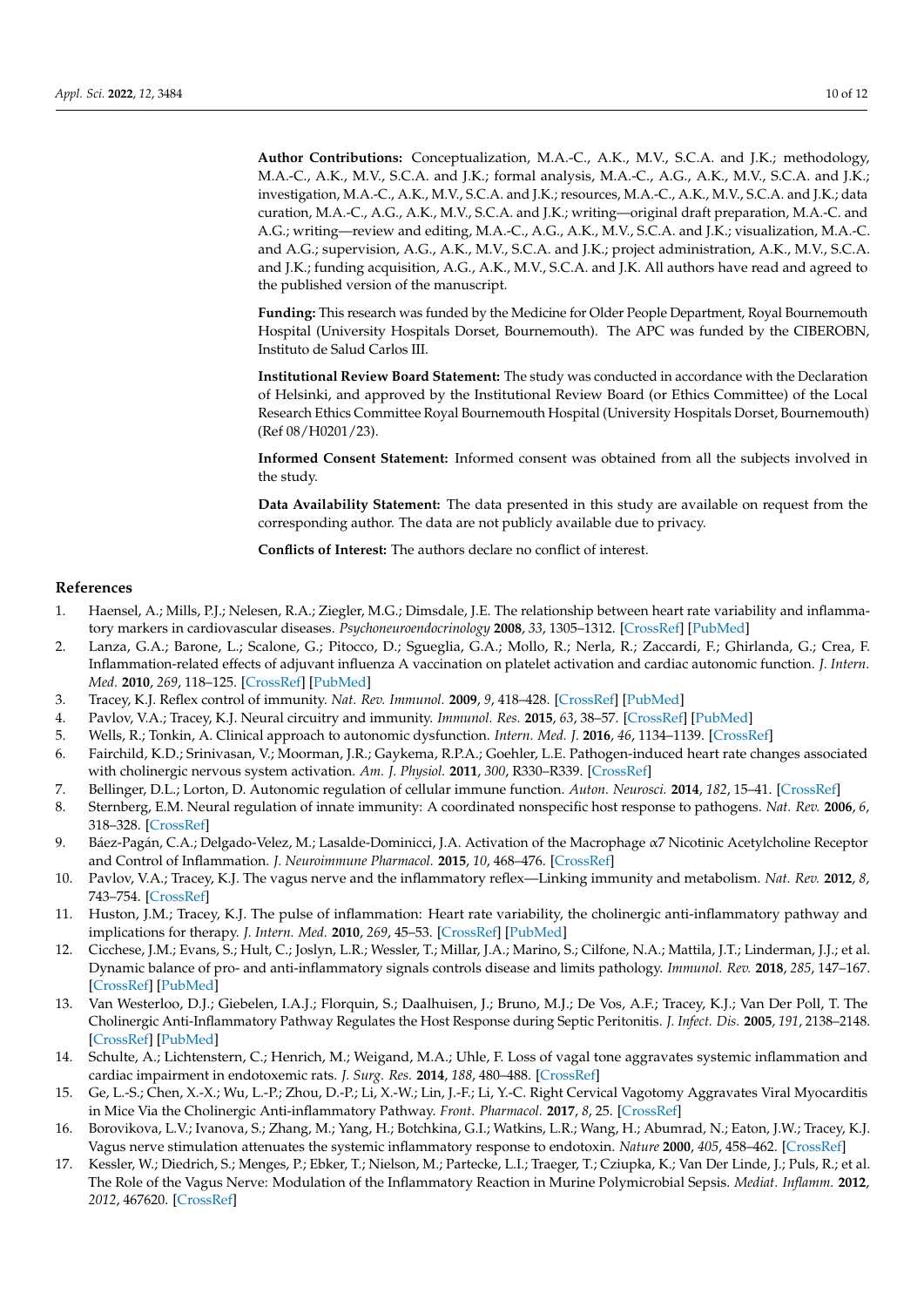- <span id="page-10-0"></span>18. Marsland, A.L.; Gianaros, P.J.; Prather, A.A.; Jennings, J.R.; Neumann, S.A.; Manuck, S.B. Stimulated Production of Proinflammatory Cytokines Covaries Inversely with Heart Rate Variability. *Psychosom. Med.* **2007**, *69*, 709–716. [\[CrossRef\]](http://doi.org/10.1097/PSY.0b013e3181576118)
- <span id="page-10-1"></span>19. Williams, D.P.; Koenig, J.; Carnevali, L.; Sgoifo, A.; Jarczok, M.N.; Sternberg, E.M.; Thayer, J.F. Heart rate variability and inflammation: A meta-analysis of human studies. *Brain Behav. Immun.* **2019**, *80*, 219–226. [\[CrossRef\]](http://doi.org/10.1016/j.bbi.2019.03.009)
- <span id="page-10-2"></span>20. Papaioannou, V.E.; Dragoumanis, C.; Theodorou, V.; Gargaretas, C.; Pneumatikos, I. Relation of heart rate variability to serum levels of C-reactive protein, interleukin 6, and 10 in patients with sepsis and septic shock. *J. Crit. Care* **2009**, *24*, 625.e1–625.e7. [\[CrossRef\]](http://doi.org/10.1016/j.jcrc.2008.11.010)
- <span id="page-10-4"></span>21. Taheishi, Y.; Hirasawa, H.; Oda, S.; Moriguchi, T.; Kuwaki, T. Blood interleukin—6 levels are inversely correlated with heart rate variability in septic patients. *Crit. Care Med.* **2005**, *33*, A163. [\[CrossRef\]](http://doi.org/10.1097/00003246-200512002-00578)
- <span id="page-10-3"></span>22. Tateishi, Y.; Oda, S.; Nakamura, M.; Watanabe, K.; Kuwaki, T.; Moriguchi, T.; Hirasawa, H. Depressed heart rate variability is associated with high IL-6 blood level and decline in the blood pressure in septic patients. *Shock* **2007**, *28*, 549–553. [\[CrossRef\]](http://doi.org/10.1097/shk.0b013e3180638d1) [\[PubMed\]](http://www.ncbi.nlm.nih.gov/pubmed/18075483)
- <span id="page-10-5"></span>23. Ewing, D.J.; Clarke, B.F. Diagnosis and management of diabetic autonomic neuropathy. *BMJ* **1982**, *285*, 916–918. [\[CrossRef\]](http://doi.org/10.1136/bmj.285.6346.916) [\[PubMed\]](http://www.ncbi.nlm.nih.gov/pubmed/6811067)
- <span id="page-10-6"></span>24. Frith, J.; Newton, J.L. Autonomic dysfunction in chronic liver disease. *Liver Int.* **2009**, *29*, 483–489. [\[CrossRef\]](http://doi.org/10.1111/j.1478-3231.2009.01985.x)
- <span id="page-10-7"></span>25. Mccraty, R.; Shaffer, F. Heart Rate Variability: New Perspectives on Physiological Mechanisms, Assessment of Self-regulatory Capacity, and Health Risk. *Glob. Adv. Health Med.* **2015**, *4*, 46–61. [\[CrossRef\]](http://doi.org/10.7453/gahmj.2014.073) [\[PubMed\]](http://www.ncbi.nlm.nih.gov/pubmed/25694852)
- 26. Samsudin, M.I.; Liu, N.; Prabhakar, S.M.; Chong, S.-L.; Lye, W.K.; Koh, Z.X.; Guo, D.; Rajesh, R.; Ho, A.F.W.; Ong, M.E.H. A novel heart rate variability based risk prediction model for septic patients presenting to the emergency department. *Medicine* **2018**, *97*, e10866. [\[CrossRef\]](http://doi.org/10.1097/MD.0000000000010866)
- <span id="page-10-8"></span>27. Thanou, A.; Stavrakis, S.; Dyer, J.W.; Munroe, M.E.; James, J.A.; Merrill, J.T. Impact of heart rate variability, a marker for cardiac health, on lupus disease activity. *Arthritis Res. Ther.* **2016**, *18*, 197. [\[CrossRef\]](http://doi.org/10.1186/s13075-016-1087-x)
- <span id="page-10-9"></span>28. Chapleau, M.W.; Sabharwal, R. Methods of assessing vagus nerve activity and reflexes. *Heart Fail. Rev.* **2011**, *16*, 109–127. [\[CrossRef\]](http://doi.org/10.1007/s10741-010-9174-6)
- 29. Malik, M. Task Force of the European Society of Cardiology and The North American Society of Pacing and Electrophysiology. Heart Rate Variability Standards of measurement, physiological interpretation and clinical use. *Eur. Heart J.* **1996**, *17*, 354–381. [\[CrossRef\]](http://doi.org/10.1093/oxfordjournals.eurheartj.a014868)
- <span id="page-10-10"></span>30. Shaffer, F.; Ginsberg, J.P. An Overview of Heart Rate Variability Metrics and Norms. *Front. Public Health* **2017**, *5*, 258. [\[CrossRef\]](http://doi.org/10.3389/fpubh.2017.00258)
- <span id="page-10-11"></span>31. Junior, J.C.B.; Caruso, F.R.; Mendes, R.G.; Da Silva, T.R.; Biazon, T.M.P.D.C.; Rangel, F.; Phillips, S.A.; Arena, R.; Borghi-Silva, A. Noninvasive measurements of hemodynamic, autonomic and endothelial function as predictors of mortality in sepsis: A prospective cohort study. *PLoS ONE* **2019**, *14*, e0213239. [\[CrossRef\]](http://doi.org/10.1371/journal.pone.0213239)
- <span id="page-10-12"></span>32. Carod-Artal, F.J. The enteric nervous system: Another forgotten autonomic target in viral infections? *Clin. Auton. Res.* **2017**, *27*, 137–138. [\[CrossRef\]](http://doi.org/10.1007/s10286-017-0422-x) [\[PubMed\]](http://www.ncbi.nlm.nih.gov/pubmed/28447187)
- <span id="page-10-13"></span>33. De Castilho, F.M.; Ribeiro, A.L.P.; Da Silva, J.L.P.; Nobre, V.; De Sousa, M.R. Heart rate variability as predictor of mortality in sepsis: A prospective cohort study. *PLoS ONE* **2017**, *12*, e0180060. [\[CrossRef\]](http://doi.org/10.1371/journal.pone.0180060)
- <span id="page-10-14"></span>34. Pandey, N.R.; Bian, Y.-Y.; Shou, S.-T. Significance of blood pressure variability in patients with sepsis. *World J. Emerg. Med.* **2014**, *5*, 42–47. [\[CrossRef\]](http://doi.org/10.5847/wjem.j.issn.1920-8642.2014.01.007) [\[PubMed\]](http://www.ncbi.nlm.nih.gov/pubmed/25215146)
- <span id="page-10-15"></span>35. Tang, Y.; Sorenson, J.; Lanspa, M.; Grissom, C.K.; Mathews, V.; Brown, S.M. Systolic blood pressure variability in patients with early severe sepsis or septic shock: A prospective cohort study. *BMC Anesthesiol.* **2017**, *17*, 82. [\[CrossRef\]](http://doi.org/10.1186/s12871-017-0377-4) [\[PubMed\]](http://www.ncbi.nlm.nih.gov/pubmed/28623891)
- <span id="page-10-16"></span>36. Aliberti, S.; Zanaboni, A.M.; Wiemken, T.; Nahas, A.; Uppatla, S.; Morlacchi, L.C.; Peyrani, P.; Blasi, F.; Ramirez, J. Criteria for clinical stability in hospitalised patients with community-acquired pneumonia. *Eur. Respir. J.* **2013**, *42*, 742–749. [\[CrossRef\]](http://doi.org/10.1183/09031936.00100812)
- 37. Halm, E.A.; Fine, M.J.; Marrie, T.J.; Coley, C.M.; Kapoor, W.N.; Obrosky, D.S.; Singer, D.E. Time to Clinical Stability in Patients Hospitalized with Community-Acquired Pneumonia: Implications for practice guidelines. *JAMA* **1998**, *279*, 1452–1457. [\[CrossRef\]](http://doi.org/10.1001/jama.279.18.1452)
- 38. Mandell, L.A.; Wunderink, R.G.; Anzueto, A.; Bartlett, J.G.; Campbell, G.D.; Dean, N.C.; Dowell, S.F.; File, T.M.; Musher, D.M.; Niederman, M.S.; et al. Infectious Diseases Society of America/American Thoracic Society Consensus Guidelines on the Management of Community-Acquired Pneumonia in Adults. *Clin. Infect. Dis.* **2007**, *44* (Suppl. 2), S27–S72. [\[CrossRef\]](http://doi.org/10.1086/511159)
- <span id="page-10-17"></span>39. Niederman, M.S.; Mandell, L.A.; Anzueto, A.; Bass, J.B.; Broughton, W.A.; Campbell, G.D.; Dean, N.; File, T.; Fine, M.J.; Gross, P.A.; et al. Guidelines for the Management of Adults with Community-acquired Pneumonia. Diagnosis, Assessment of Severity, Antimicrobial Therapy, and Prevention. *Am. J. Respir. Crit. Care Med.* **2001**, *163*, 1730–1754. [\[CrossRef\]](http://doi.org/10.1164/ajrccm.163.7.at1010)
- <span id="page-10-18"></span>40. American Diabetes Association; American Academy of Neurology. Report and Recommendations of the San Antonio Conference on Diabetic Neuropathy. Consensus Statement. *Diabetes* **1988**, *37*, 1000–1004. [\[CrossRef\]](http://doi.org/10.2337/diab.37.7.1000)
- <span id="page-10-19"></span>41. Dinarello, C.A. Targeting the Pathogenic Role of Interleukin 1β in the Progression of Smoldering/Indolent Myeloma to Active Disease. *Mayo Clin. Proc.* **2009**, *84*, 105–107. [\[CrossRef\]](http://doi.org/10.4065/84.2.105) [\[PubMed\]](http://www.ncbi.nlm.nih.gov/pubmed/19181642)
- <span id="page-10-20"></span>42. Richter, K.; Sagawe, S.; Hecker, A.; Küllmar, M.; Askevold, I.; Damm, J.; Heldmann, S.; Pöhlmann, M.; Ruhrmann, S.; Sander, M.; et al. C-Reactive Protein Stimulates Nicotinic Acetylcholine Receptors to Control ATP-Mediated Monocytic Inflammasome Activation. *Front. Immunol.* **2018**, *30*, 1604. [\[CrossRef\]](http://doi.org/10.3389/fimmu.2018.01604) [\[PubMed\]](http://www.ncbi.nlm.nih.gov/pubmed/30105015)
- <span id="page-10-21"></span>43. Farrokhpour, M.; Kiani, A.; Mortaz, E.; Taghavi, K.; Farahbod, A.M.; Fakharian, A.; Kazempour-Dizaji, M.; Abedini, A. Procalcitonin and Proinflammatory Cytokines in Early Diagnosis of Bacterial Infections after Bronchoscopy. *Open Access Maced. J. Med. Sci.* **2019**, *7*, 913–919. [\[CrossRef\]](http://doi.org/10.3889/oamjms.2019.208) [\[PubMed\]](http://www.ncbi.nlm.nih.gov/pubmed/30976333)